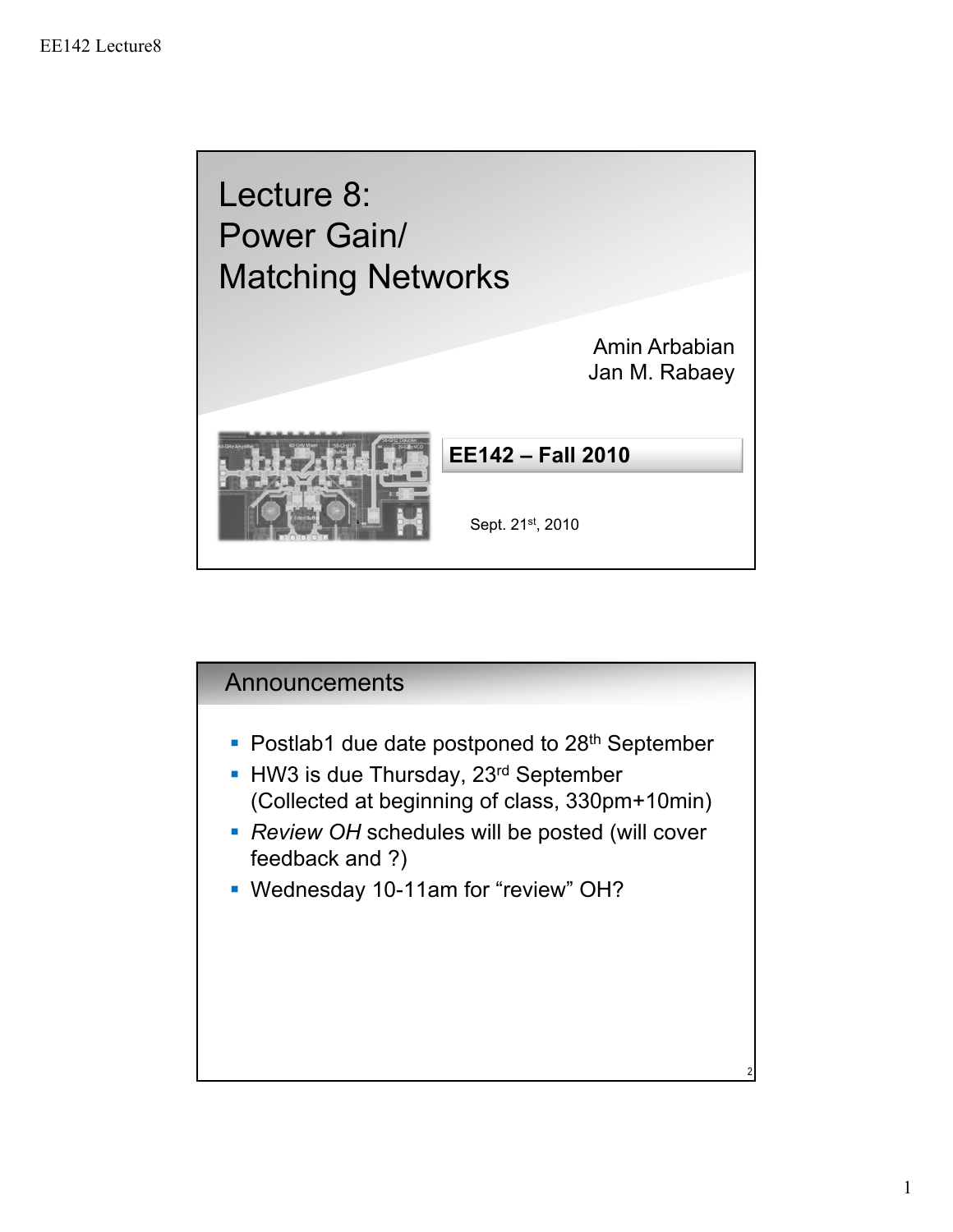#### **Outline**

- **Last Lecture: Two Ports** 
	- Transistor Y-Parameters
	- Input/output admittance, voltage gain,…
	- Feedback and extracting feedback parameters
	- Stability
	- K-Factor
- **This Lecture: Power Gain and Matching (Based)** on Prof. Niknejad's notes and book chapter)
	- Power gain vs voltage gain
	- Available power from a source
	- Various forms of power gain
	- Matching networks

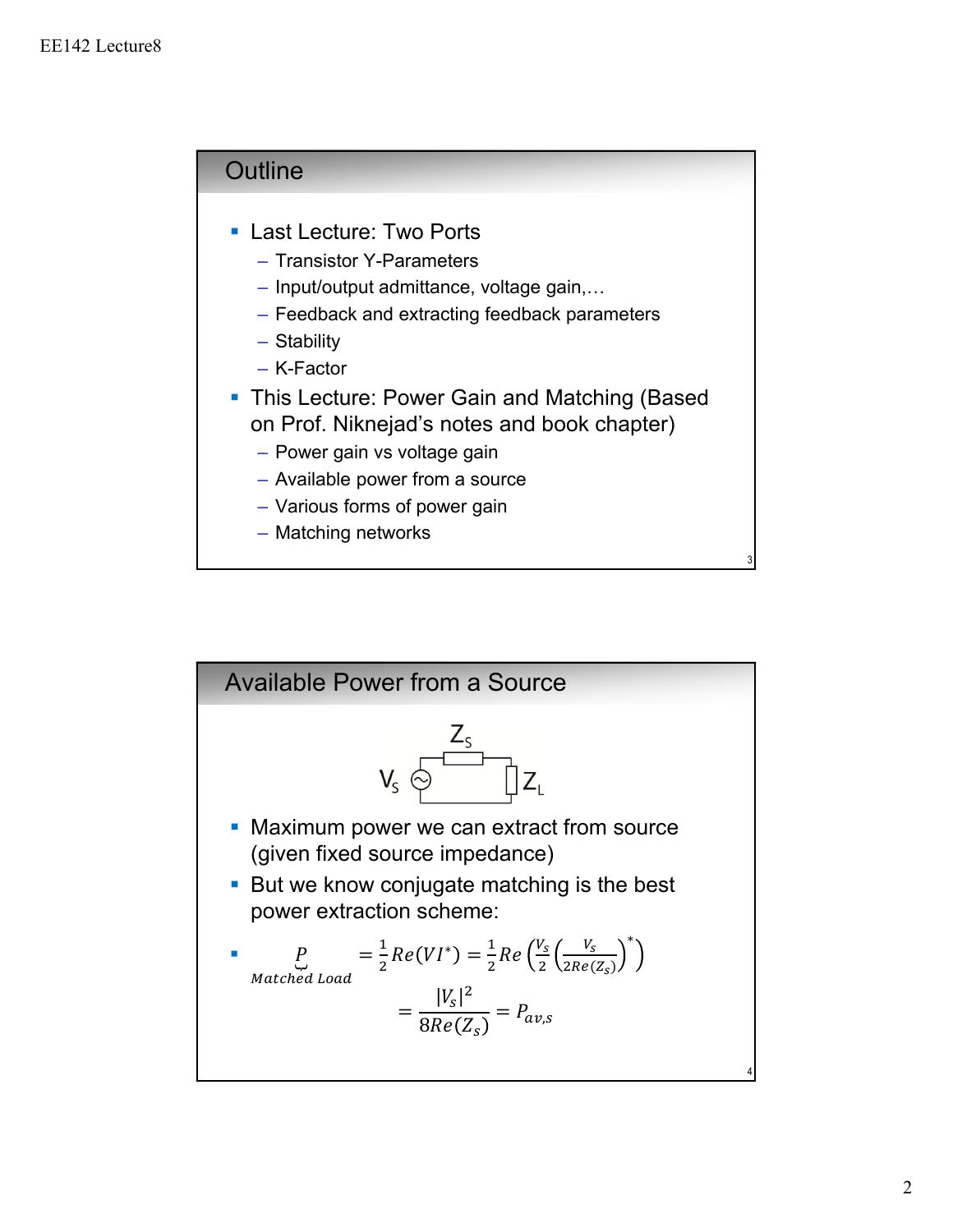

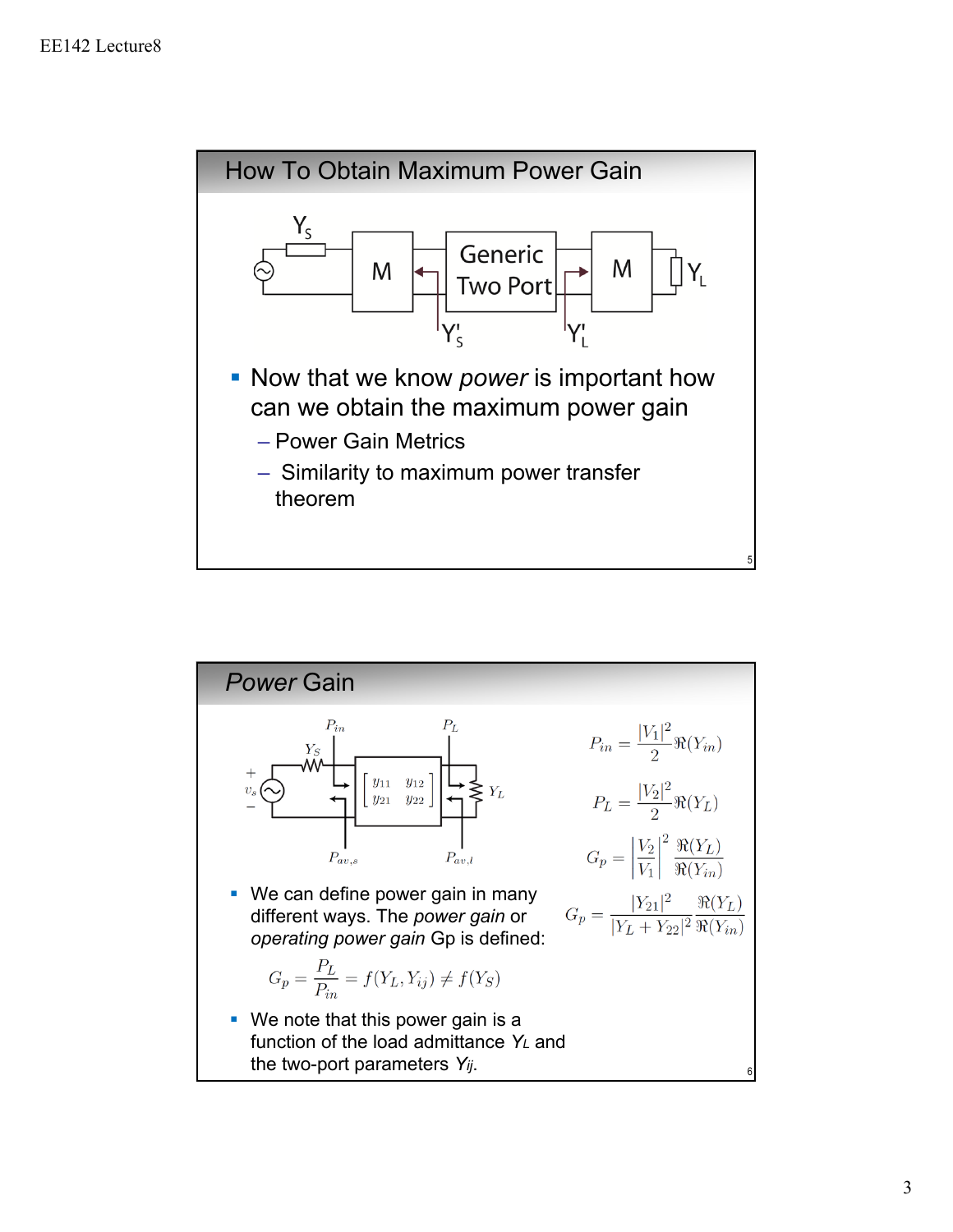

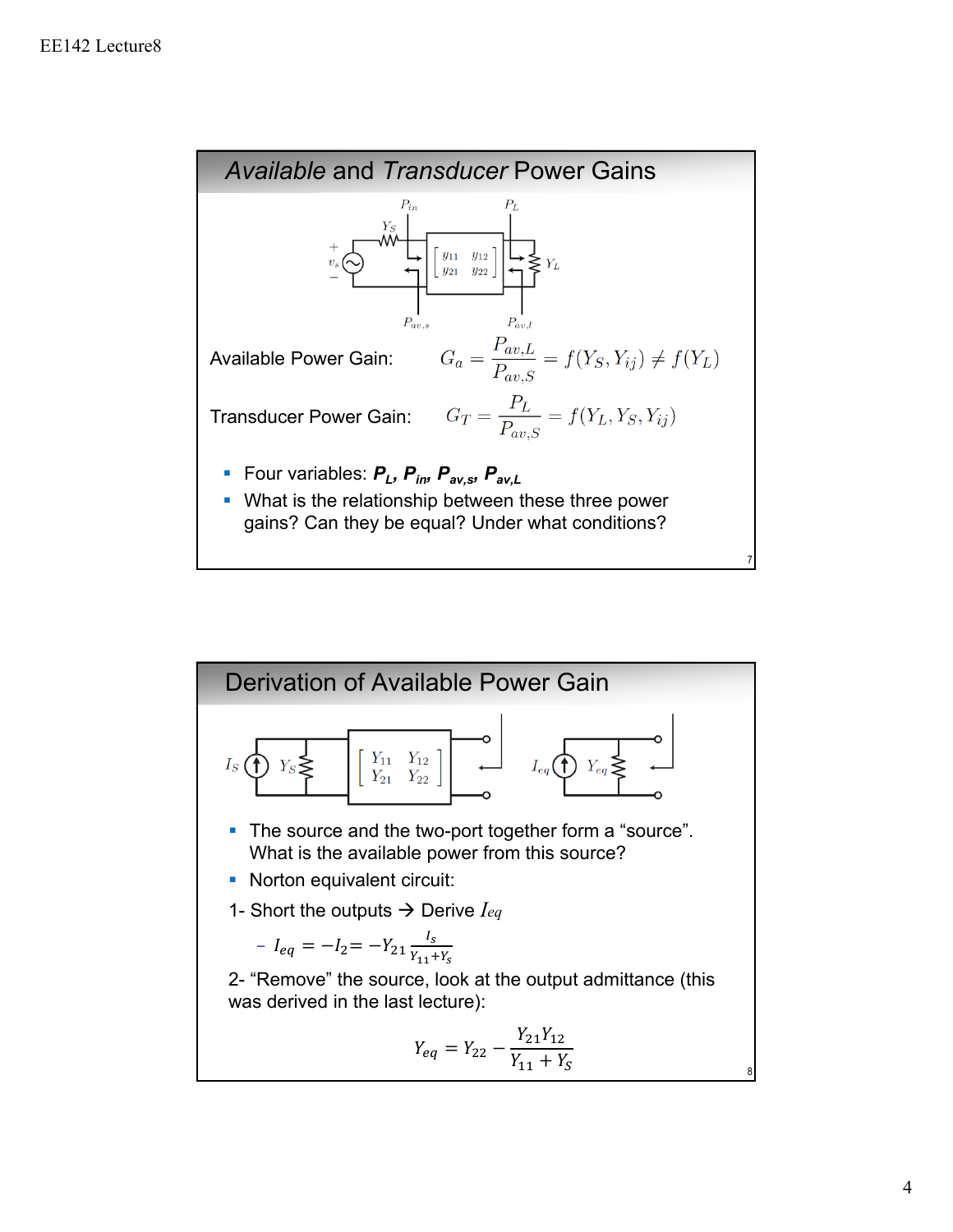

| Transducer Power Gain $(G_T)$                                                                                                               |    |
|---------------------------------------------------------------------------------------------------------------------------------------------|----|
| How much better are we doing than just a matched<br>load?                                                                                   |    |
| As expected is a function of both load and source<br>impedances                                                                             |    |
| How much power we actually deliver to our load/<br>u.<br>Maximum power our source could provide                                             |    |
| $G_T = \frac{P_L}{P_{av,S}} = \frac{\frac{1}{2} \Re(Y_L) V_2 ^2}{\frac{ I_S ^2}{2}} = 4 \Re(Y_L) \Re(Y_S) \left  \frac{V_2}{I_S} \right ^2$ |    |
| Deriving $V_2I_s$ : $\left \frac{V_2}{V_1}\right  = \left \frac{Y_{21}}{Y_1 + Y_{22}}\right $                                               |    |
| $I_S = V(Y_S + Y_{in})$                                                                                                                     |    |
| $\left \frac{V_2}{I_S}\right  = \left \frac{Y_{21}}{Y_I + Y_{22}}\right  \frac{1}{ Y_S + Y_{21} }.$                                         | 10 |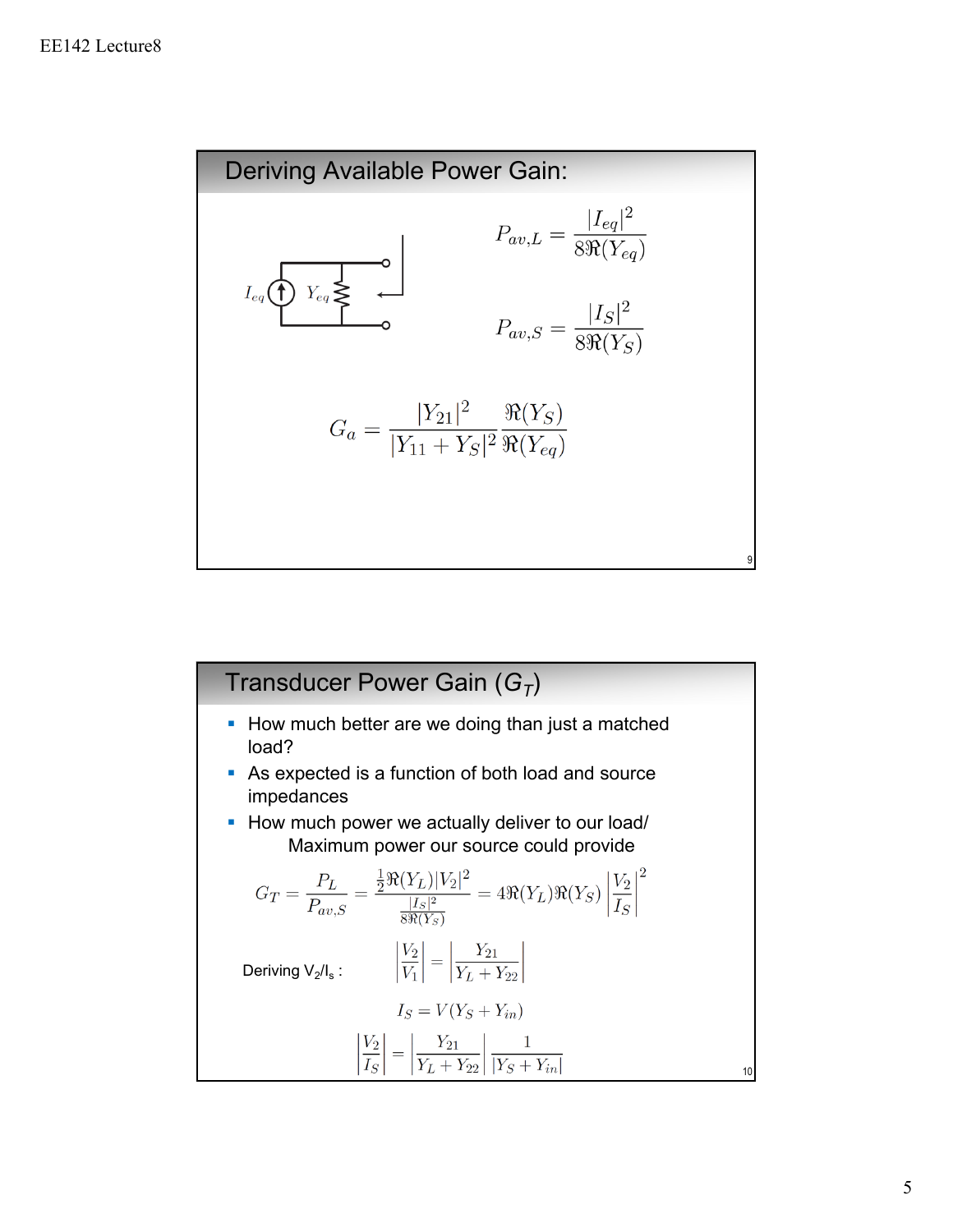## Transducer Power Gain (2) ■ But we know:  $|Y_S + Y_{in}| = |Y_S + Y_{11} - \frac{Y_{12}Y_{21}}{Y_I + Y_{22}}|$ • and therefore:  $\left|\frac{V_2}{I_S}\right|^2 = \frac{|Y_{21}|^2}{\sqrt{(Y_{\rm G} + Y_{11})(Y_{\rm L} + Y_{22}) - Y_{12}Y_{21}|^2}}$ **The Transducer Power Gain:**  $G_T = \frac{4\Re(Y_L)\Re(Y_S)|Y_{21}|^2}{\left|(Y_S + Y_{11})(Y_L + Y_{22}) - Y_{12}Y_{21}\right|^2}$ 11

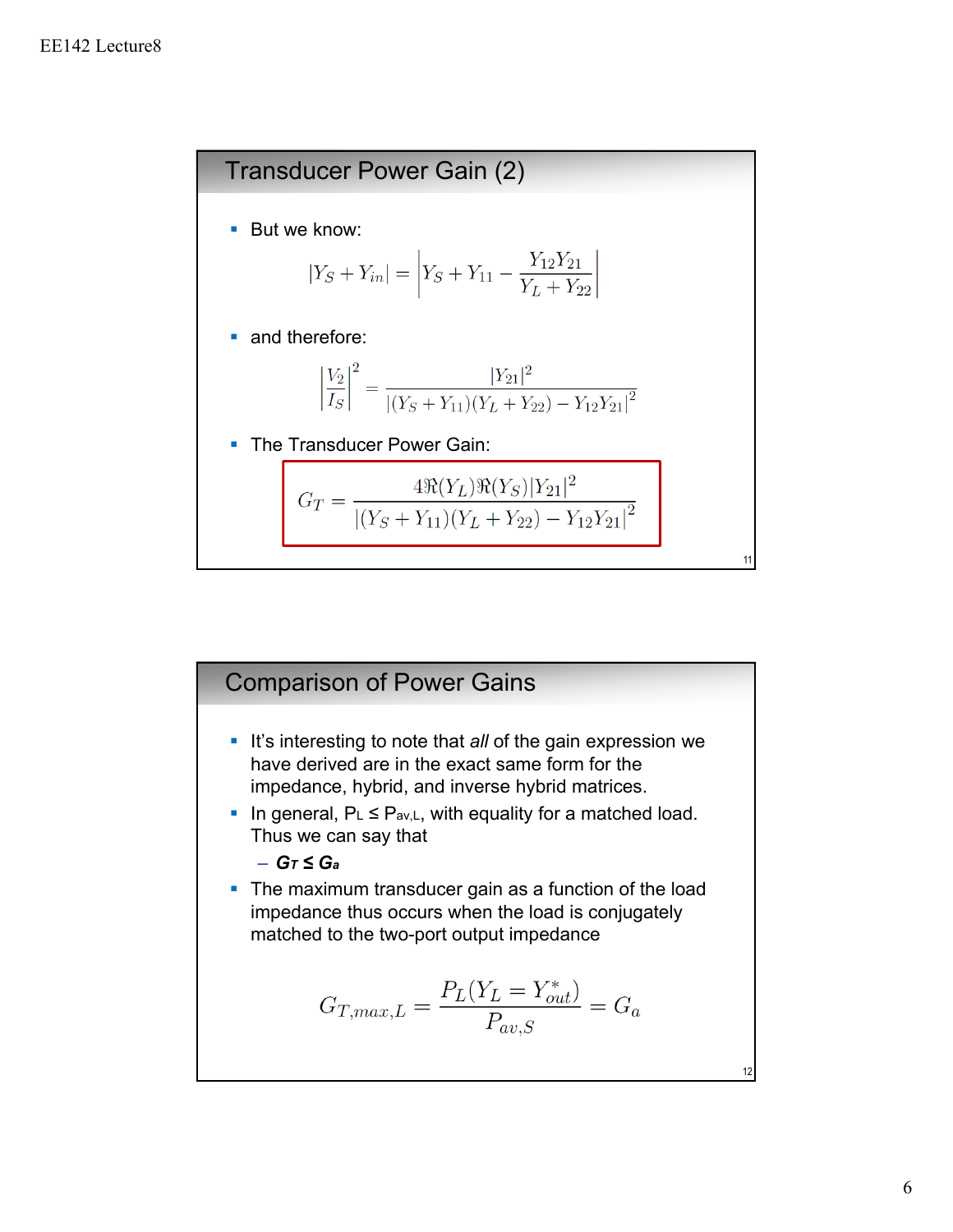#### Comparison of Power Gains (2)

■ Likewise, since Pin ≤ Pav, s, again with equality when the the two-port is conjugately matched to the source, we have

$$
-G\tau\leq G_p
$$

• The transducer gain is maximized with respect to the source when

$$
G_{T,max,S} = G_T(Y_{in} = Y_S^*) = G_p
$$

#### Maximum Power Gain

**Intuitively observed that we need input and output match** for best power transfer (Bi-Conjugate Match)

$$
Y_{in} = Y_{11} - \frac{Y_{12}Y_{21}}{Y_L + Y_{22}} = Y_S^*
$$

$$
Y_{out} = Y_{22} - \frac{Y_{12}Y_{21}}{Y_S + Y_{11}} = Y_L^*
$$

• The rigorous proof starts with:

$$
\frac{\partial G_T}{\partial G_S} = \frac{\partial G_T}{\partial B_S} = \frac{\partial G_T}{\partial G_L} = \frac{\partial G_T}{\partial B_L} = 0
$$

To simplify we can look at Gp and Ga separately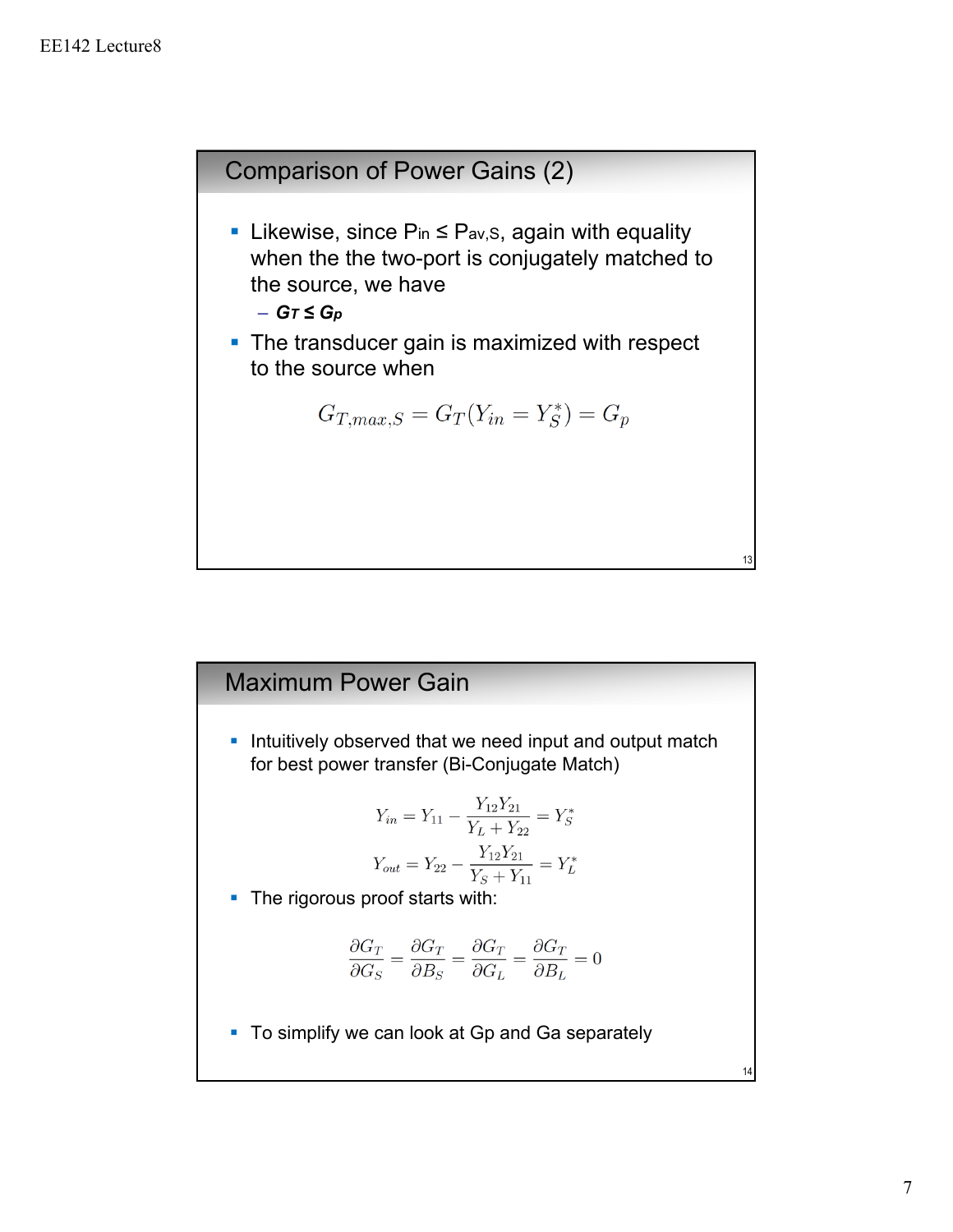

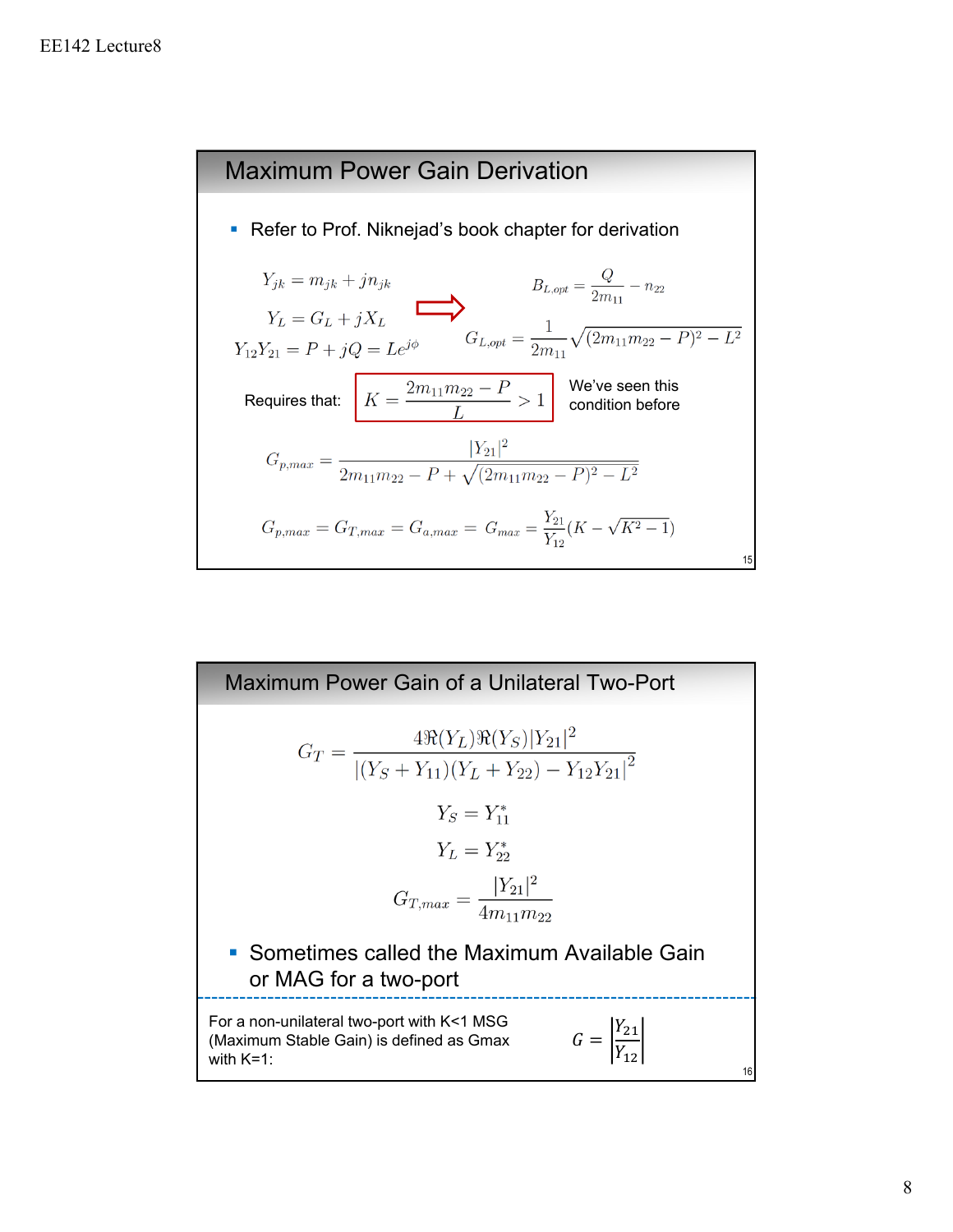# 17 Example: Power Gain of a Unilateral MOS

### Why Match?

- Maximum *Power* transfer
- **Reduce reflections, re-radiation, voltage** "nulls"…
- Non-impedance controlled environment (50 Ohm setting)
- **Noise and Efficiency require optimal loads**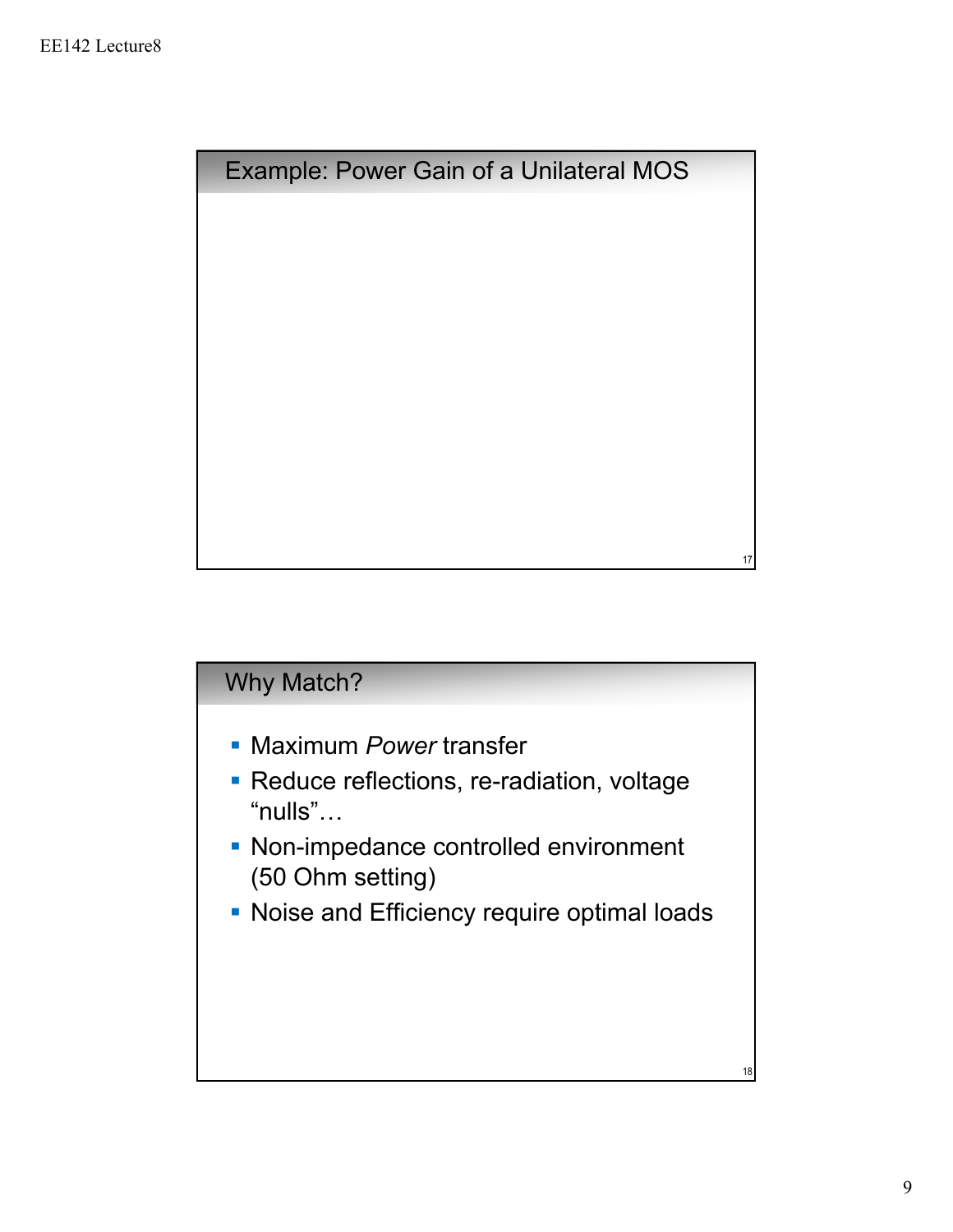

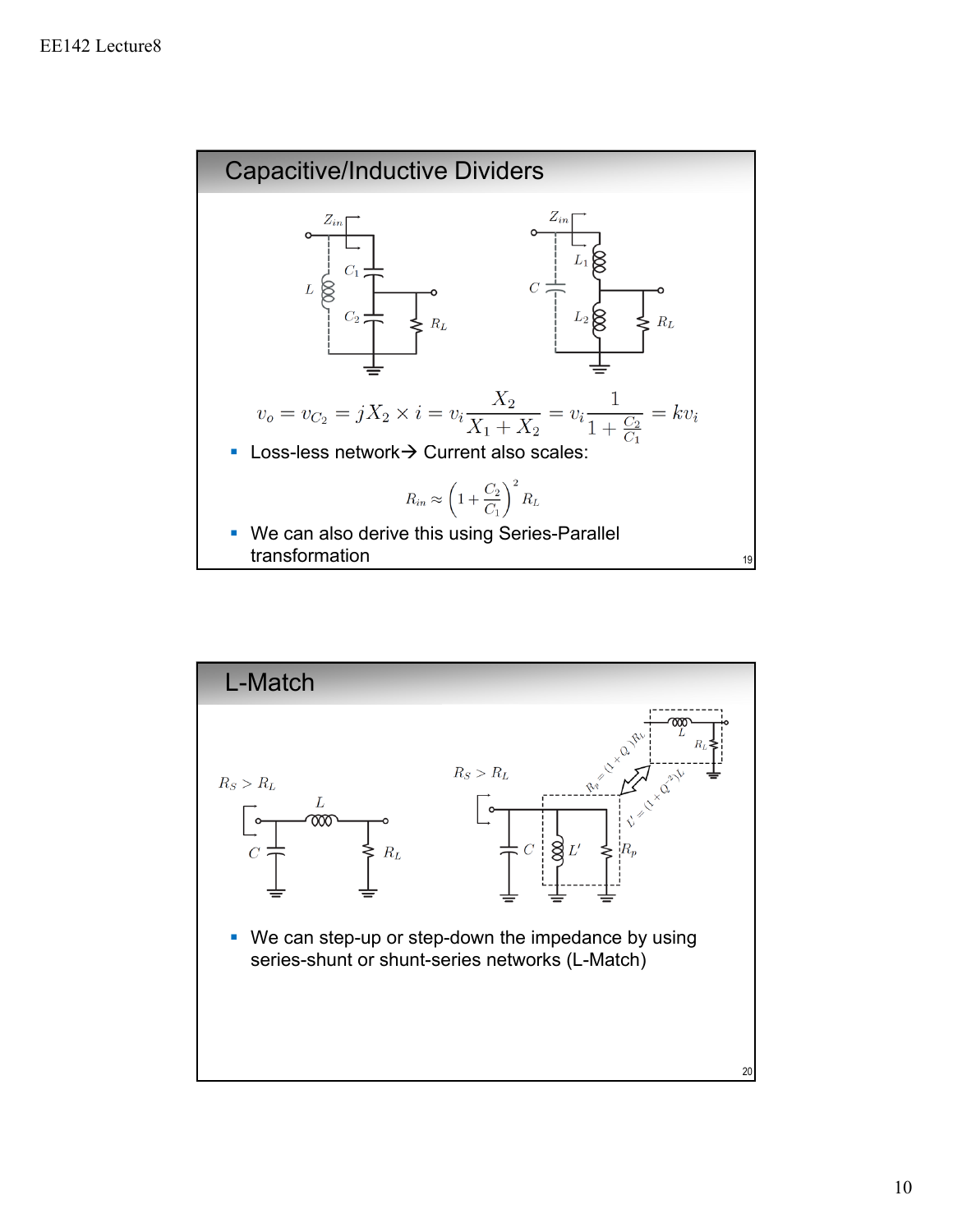#### Matching Network Design

- 1. Calculate the boosting factor  $m = \frac{R_{hi}}{R_{hi}}$  $R_{lo}$
- 2. Compute the required circuit Q by  $(1 + Q^2) = m$ , or  $Q = \sqrt{m-1}$ .
- 3. Pick the required reactance from the Q. If you're boosting the resistance, e.g.  $Rs > R_L$ , then  $X_s = Q \cdot R_L$ . If you're dropping the resistance,  $X_p = R_L / Q$
- 4. Compute the effective resonating reactance. If *RS >RL*, calculate *X's = Xs(1 + Q<sup>−</sup>2)* and set the shunt reactance in order to resonate, *Xp = −X's*. If *RS < RL*, then calculate *X'p = Xp/(1+Q<sup>−</sup>2)* and set the series reactance in order to resonate, *Xs = −X'p*.
- 5. For a given frequency of operation, pick the value of L and C to satisfy these equations.